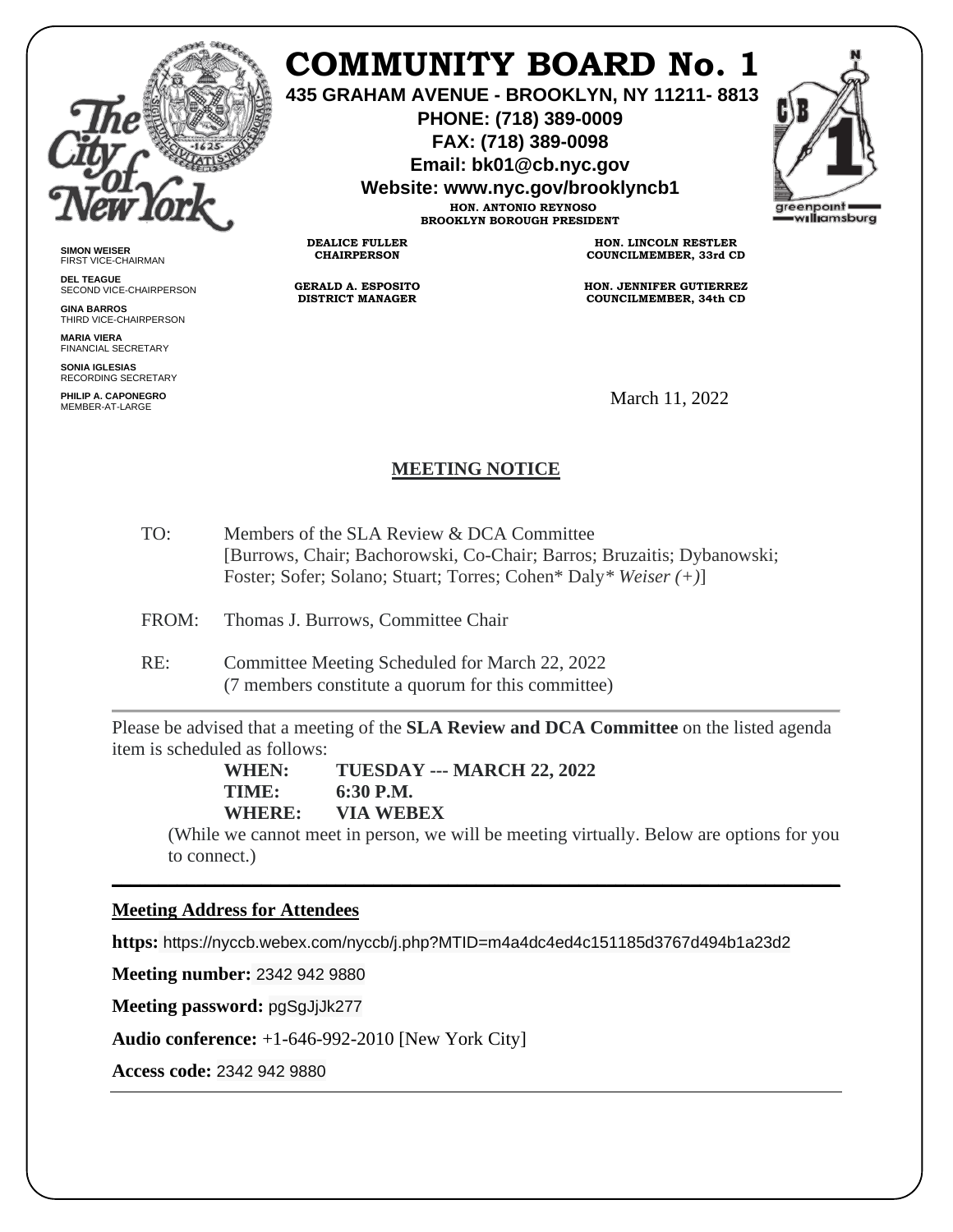#### **AGENDA**

#### **(I.) LIQUOR LICENSES**

#### **NEW**

- 1. 180 Franklin LLC, dba Bar Americano, 180 Franklin Street, (New Application & Temporary Retail Permit, liquor, wine, beer, cider, bar, tavern)
- 2. 759 Richard's Corp, 759 Grand Street, (New Application, liquor, wine, beer, cider)
- 3. 905 Lorimer F &B LLC, 905 Lorimer Street, (New application & Temporary Retail Permit, liquor, wine, beer, cider, rest)
- 4. 211 Reserve LLC, dba TBD, 211 Nassau Avenue, (New Application & Temporary Retail Permit, liquor, wine, beer, cider, bar, tavern)
- 5. AI Sushi NY INC., dba Mizu Sushi, 311 Bedford Avenue, (New Application and Temporary Retail Permit, wine, beer, cider, rest)
- 6. Aquae Inc., dba Taco Edition, 800 Grand Street, (New Application & Temporary Retail Permit, wine, beer, cider, bar, tavern)
- 7. Bedford Avenue Associates LLC, dba Moxy Williamsburg, 361 Bedford Avenue, (New Application & Temporary Retail Permit, liquor, wine, beer, cider, Hotel)
- 8. Biblio Inc. dba Midnights, 149 North  $6<sup>th</sup>$  Street, (Corporate Change, liquor, wine, beer, cider, rest)
- 9. Cafe Estereo LLC, dba TBD, 1145 Manhattan Avenue, (New Application, liquor, wine, beer, cider, bar/tavern)
- 10. Corp to be Formed by James Jeramillo, dba Tu Mama Bar & Grill, 198 Randolph Street, (New Application & Temporary Retail Permit, liquor, wine, beer, cider)
- 11. Dawson Stellberger or Entity to be Formed, dba TBD, 154 Scott Avenue, (New Application, & Temporary Retail Permit, liquor wine, beer, cider, club)
- 12. Element 88 C2 Holding LLC, dba TBD, 369 Leonard Street, (New Application & Temporary Retail Permit, liquor, wine, beer, cider, rest)
- 13. Eso Cafe LLC, dba TBD, 149 North 9th Street, (New Application & Temporary Retail Permit, rest)
- 14. Family Negocio Corp, dba Koko's, 588 Grand Street, (New Application, liquor, wine, beer, cider)
- 15. Hand Stuff LLC, dba Nicky's Unisex, 90 South 4 th Street, (Method of operation Changer, Renewal, liquor wine, beer, cider, bar, tavern)
- 16. LFG Pizza LLC, dba TBD, 305 Bedford Avenue, (New Application & Temporary Retail Permit, wine, beer, cider, pizzeria)
- 17. Palenque Home Made Colombian Food Inc., dba Palenque, 298 Graham Avenue, (New, liquor, wine, beer, cider, rest)
- 18. Planta Brooklyn, dba Planta, 320 Wythe Avenue, (New Application & Temporary Retail Permit, liquor, wine, beer, cider, rest)
- 19. M &M Sports Bar Corp, dba TBD, 140 Graham Avenue, (New Application & Retail Permit, liquor wine, beer cider, bar tavern)
- 20. Valencia's Cafe Wine & Tapas Inc., 130 Grand Street Space C, (New, wine, beer, cider, bar, tavern)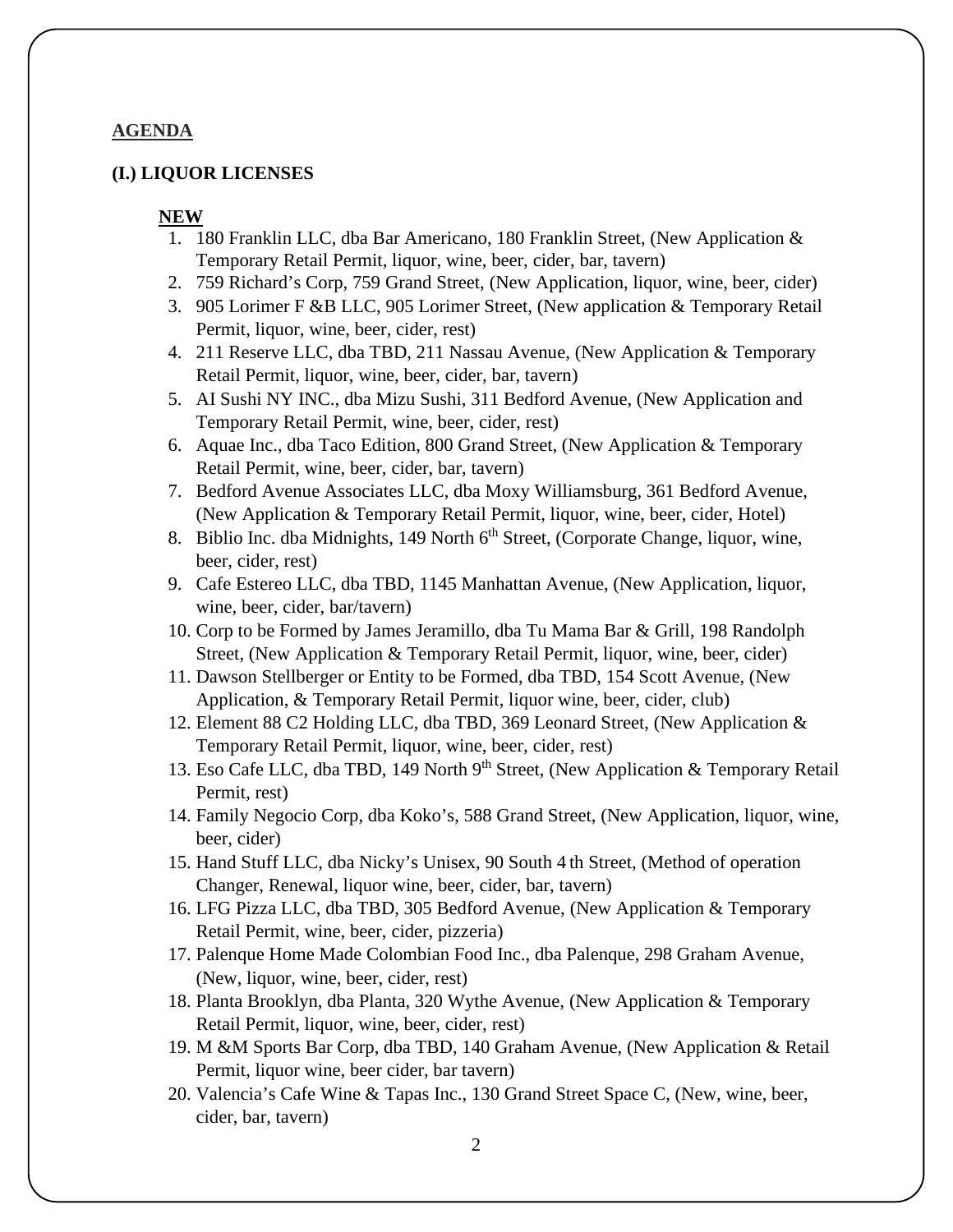- 21. Vantage Point Hospitality LLC, dba Skyline, 1 Oak Street, (New Application & Temporary Retail Permit, liquor wine, beer, cider, legitimate theater or concert hall)
- 22. Vantage Point Hospitality LLC, dba Area 53, 616 Scholes Street, (New Application & Temporary Retail Permit, wine, beer, cider, recreation facility, exhibition hall)
- 23. Varvata Spa Corp., dba TBD, 67 Ingraham Street, (New, liquor, wine, beer, cider, bar, tavern)
- 24. Williamsburg Molino LLC, dba For All Things Good Williamsburg, 314 Grand Street, (Temporary Retail Permit, wine, beer, cider, rest)
- 25. X-Golf Brooklyn LLC, 56 North 9<sup>th</sup> Street, (New, Application & Temporary Retail Permit, liquor, wine, beer, cider, bar, tavern)

#### **RENEWAL**

- 1. 4 th Floor Project LLC, dba Otis, 18 Harrison Place, (Renewal, liquor, wine, beer, cider, rest)
- 2. 51 Kent Café Inc., dba Kent Ale House, 51 Kent Avenue, (Renewal, liquor, wine, beer, cider, rest)
- 3. 80 Wythe LLC & JNF LLC, dba Wythe Hotel, 80 Wythe Avenue,(Renewal, liquor, wine, beer, cider, hotel)
- 4. 189 Bedford Tacos LLC, dba Dos Toros, 189 Bedford Avenue, (Renewal, liquor, wine, beer, cider, rest)
- 5. 260 Meserole Rest Corp, dba 3 Dollar Bill, 260 Meserole Street, (Renewal, liquor, wine, beer, cider, bar, tavern)
- 6. Asbury Greenpoint LLC, dba The Springs, 224 Franklin Street, (Renewal, liquor, wine, beer, cider, bar, tavern)
- 7. Brooklyn Flea LLC, 90 Kent Avenue #1210 East River State Park, (Renewal, liquor, wine, beer, cider, bar, tavern)
- 8. Caribbean Sports Bar & Grilling, 244 Grand Street, (Renewal, liquor, wine, beer, cider, tavern)
- 9. Days of Joy Inc., Nights of Joy, 667 675 677 Lorimer Street, (Renewal, liquor, wine, beer, cider, bar, tavern)
- 10. Ella Hospitality LLC, dba Meadowsweet, 149 Broadway, (Renewal, liquor, wine, beer, cider,rest)
- 11. Fly Trap Productions Inc., dba Zablozki's, 107 North 6<sup>th</sup> Street, (Renewal, liquor, wine, beer, cider, bar, tavern)
- 12. Nassau Kyoto Japanese Sushi Inc., dba Kyoto Sushi, 161 Nassau Avenue, (Renewal, wine, beer, cider, rest)
- 13. Nineteen Twenty Four Inc. dba Roberta's, 43 Bogart Street AKA 271 Moore Street, Moore & Wythe Streets, (Renewal, liquor, wine, beer, cider, rest)
- 14. Tabemen Inc, dba Wanpaku, 621 Manhattan Avenue, (Renewal, liquor, wine, beer, cider, rest)
- 15. Que Bonita Inc., dba The Narrows, 1037 Flushing Avenue, (Renewal, liquor, wine, beer, cider, rest)